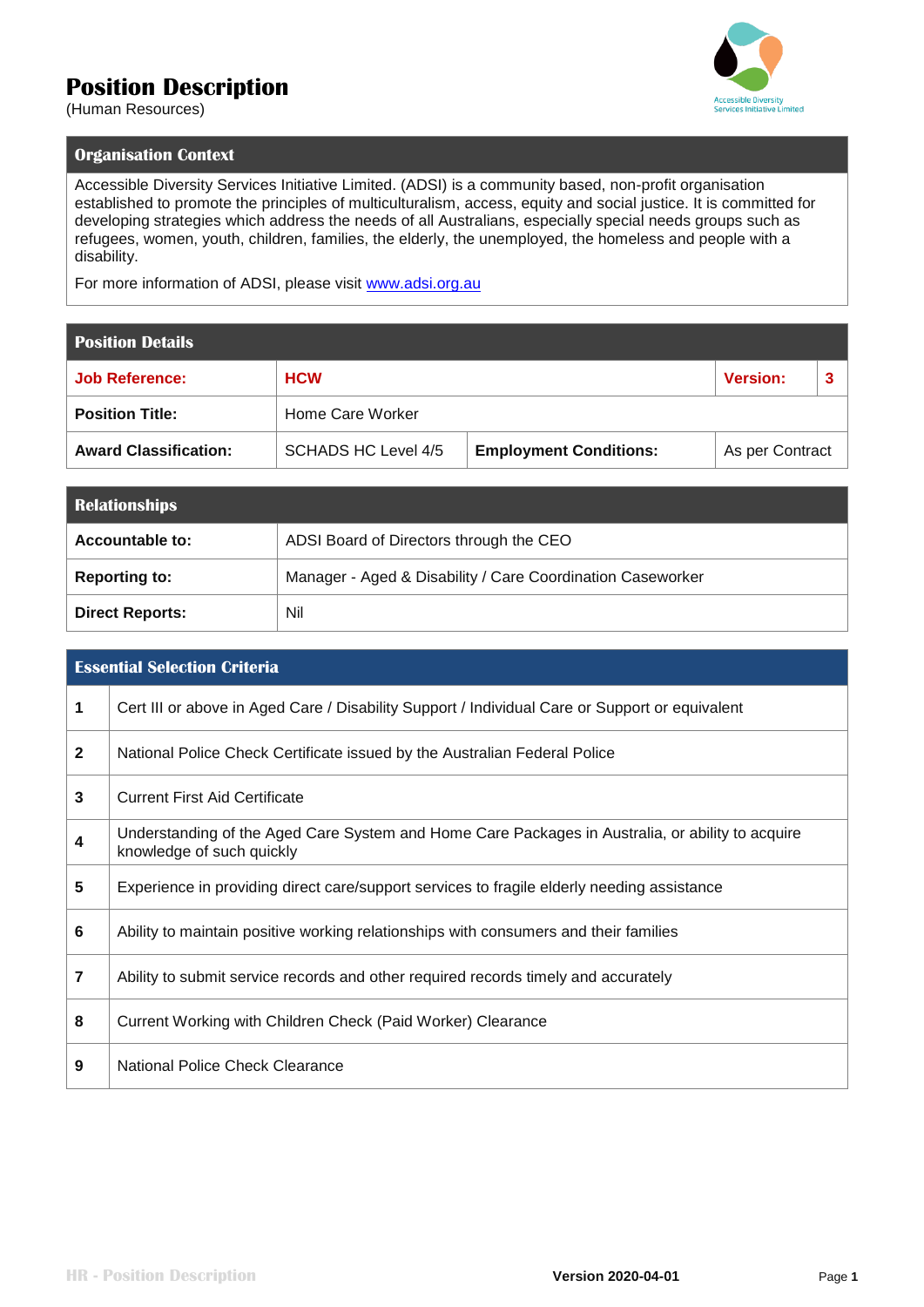| <b>Desirable Selection Criteria</b> |                                                                 |  |
|-------------------------------------|-----------------------------------------------------------------|--|
|                                     | Full NSW Driver's License                                       |  |
|                                     | Ability to speak a second community language other than English |  |

| <b>Primary Roles</b>                                                                                                                                                                                                    | <b>Employee</b><br><b>Initial</b> |
|-------------------------------------------------------------------------------------------------------------------------------------------------------------------------------------------------------------------------|-----------------------------------|
| Ensure quality services are provisioned to consumers with Home Care Packages with strict<br>compliance to the Service Agreement, Rostering Schedules, Aged Care Act 1997 and other<br>legislative/regulatory guidelines |                                   |
| Report any identified risks and concerns to the Community Services Manager, Support<br>Coordination Caseworker as per ADSi Policies & Procedures Manual                                                                 |                                   |

| <b>Position Specific Duties</b>                                                                                                                                                        | <b>Employee</b><br><b>Initial</b> |
|----------------------------------------------------------------------------------------------------------------------------------------------------------------------------------------|-----------------------------------|
| Work with the Manager - Aged & Disability / Care Coordination Caseworker to deliver one-on-<br>one care/support to consumers as per service agreements/schedules                       |                                   |
| Provide signed service records and other supporting documents to the Manager - Aged &<br>Disability / Care Coordination Caseworker timely and accurately                               |                                   |
| Respond appropriately to any identified issue, especially those health and safety related and<br>immediately report to the Manager - Aged & Disability / Care Coordination Caseworker  |                                   |
| Refer consumer's (or family's) requests to the Community Services Manager/Support<br>Coordination Caseworker, when necessary or appropriate                                            |                                   |
| Follow directions from the Management regarding service improvements within the organization,<br>in particular those in relation to risk, continuous improvement and quality assurance |                                   |
| Work collaboratively with other ADSi staff, government and/or non-government agencies to meet<br>special and/or ad hoc needs of consumers                                              |                                   |
| Other duties that commensurate with the functions and roles of the position                                                                                                            |                                   |